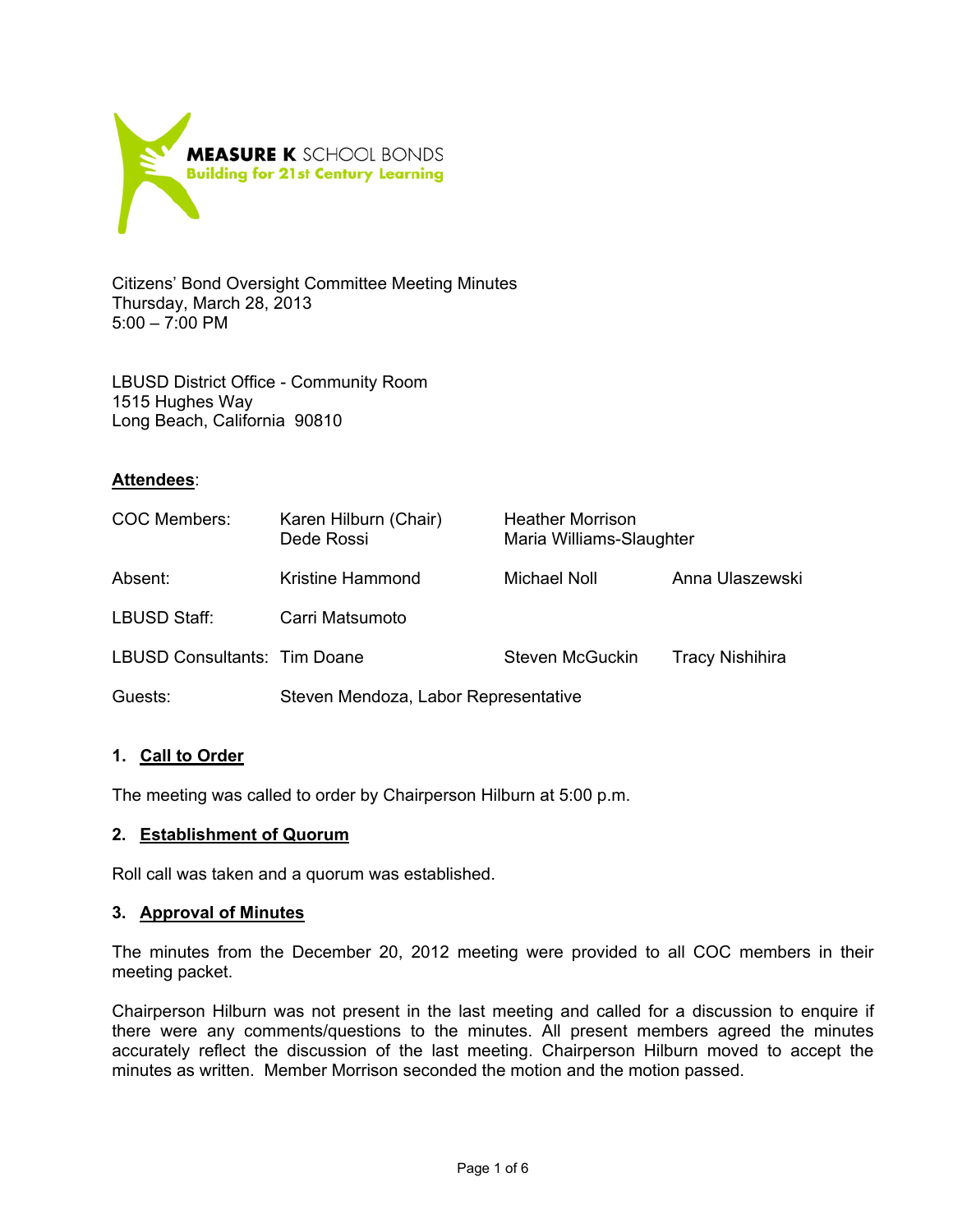## **4. Communications**

None.

## **5. Public Comment**

Member Morrison requested the minutes be printed double-sided. Chairperson Hilburn added that the quarterly financial update is getting very large and recommended that all document printing be double-sided.

## **6. Staff Reports**

## **Measure K Bond Program Update**

Ms. Matsumoto stated that she would highlight the projects and the committee was welcome to ask any project specific questions.

Ernest S. McBride High School: Construction is 87% complete. Scheduled to open in the Fall 2013. \$9.02 million in state funding received. \$3.0 million public services grant received.

Roosevelt Elementary: Project is on schedule to go out to bid in Spring 2013. Construction scheduled to begin by end of Summer 2013.

Cabrillo High School Pool: On schedule. Pool to open by end of Summer 2013.

Jordan HS Major Renovation: Various meetings held including a recent community meeting and Jordan Makes a Difference Day. Member Williams-Slaughter enquired about attendance. Ms. Matsumoto replied that there were about a handful of people at the community meeting. Attendance tends to vary. There were about 3 dozen attendees for Jordan Makes A Difference Day. Ms. Matsumoto added that the students were very excited about the project and like the current plan. They also discussed problematic areas assuring the team that the project plans are good for the students.

New High School #2 at the Browning Site: Currently in final phases of design with upcoming activities to include agency review. Target school opening is September 2016. However, this is contingent on the District's ability to sell bonds.

New High School #3 at the Former JFA Site: Construction anticipated to begin in Summer 2013. This is contingent upon the next Board workshop that will discuss project prioritization.

Newcomb K-8 AB 300 / New Construction: Demolition and abatement are complete. Bidding to start in Summer 2013. Construction to begin in Fall 2013.

Bancroft and Hoover Middle School Gym: Currently in review with the Division of the State Architect. Construction anticipated to begin in Summer 2013.

Hamilton and Hill Middle School Gym: Currently reviewing project scope. May include a full building replacement. Budgets may change.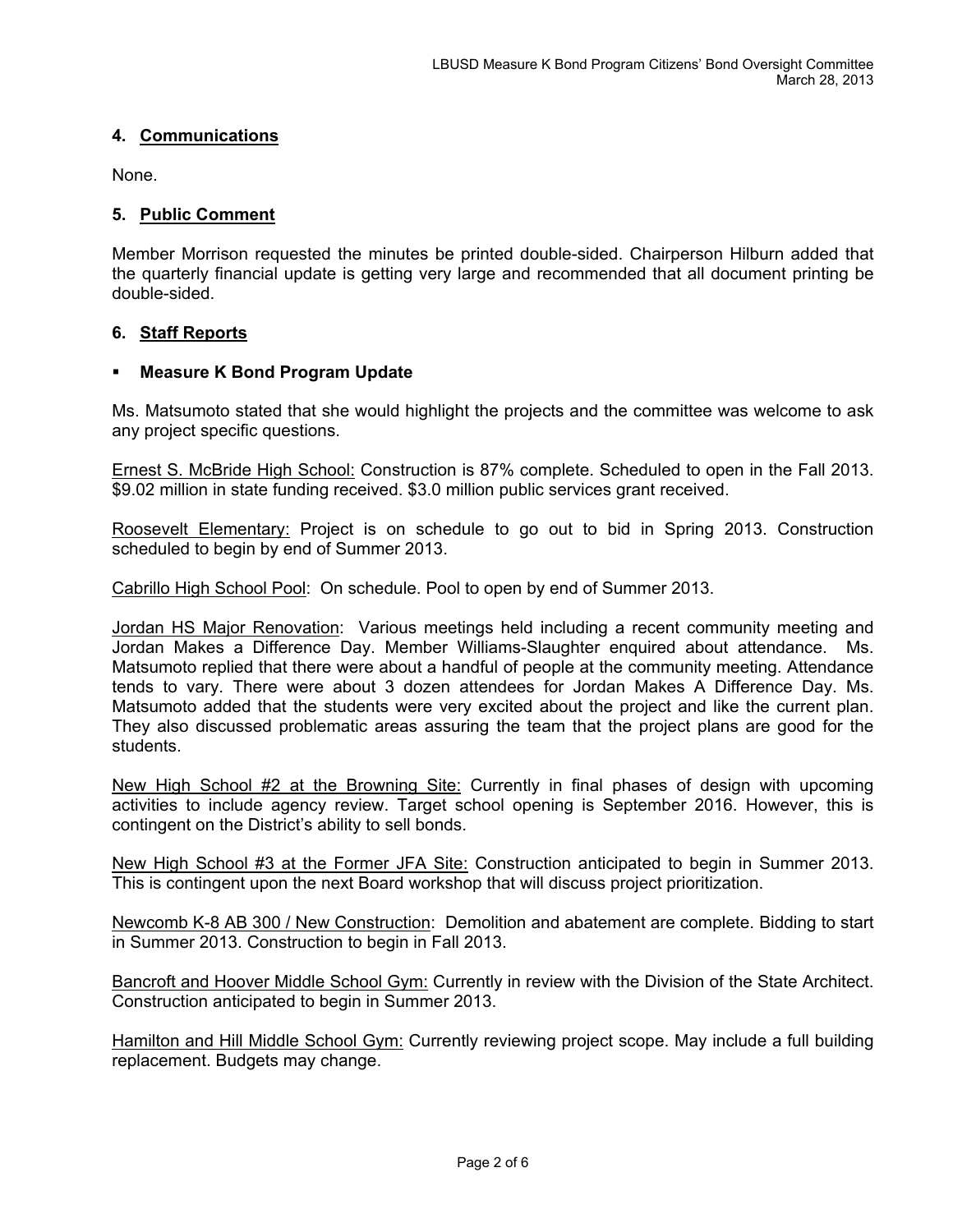Polytechnic, Wilson and Jordan High School Auditorium AB300: Scope consists of seismic retrofit of the Auditorium building. Poly and Wilson are currently in the Design Development stage. Jordan is just beginning Conceptual Design.

Portable Removal Phase II: Portables at Burbank and Grant Elementary Schools anticipated to be removed in Spring 2013. All other portable removals to occur over Summer 2013.

Harte Deportablization & Restroom Relocation: Completed.

Boiler Replacement Phase I: Projects were bid in 3 separate packages. Contracts were recently awarded. Construction to begin this Summer and may push into the Fall.

Fire Alarm, Intercom & Clock Replacement Phase I: Scope includes 8 school sites. Currently in review with the Division of the State Architect. Construction anticipated to begin in Summer 2013.

Fire Alarm, Intercom & Clock Replacement Phase II: Scope includes 11 school sites. Currently in the final stage of design. Construction anticipated to begin in Summer 2014.

Intercom & Clock Replacement Phase I: Scope includes 28 school sites. Currently in the final stage of design. Construction anticipated to begin in Fall 2013.

Intercom & Clock Replacement Phase II: Scope includes 24 school sites. Site assessments currently underway.

Security Technology, Infrastructure, Intercom & Clock Replacement: Scope includes 11 high school sites. Construction Documents currently under review. Construction anticipated to begin in Fall 2013.

Telecommunications Phase I, II & III: Scope includes replacement of phone switch and handsets. Phase I includes 9 sites, Phase II includes 28 elementary and middle school sites, and Phase III includes remaining 44 sites. Construction anticipated to begin: Phase I – Late Fall 2013, Phase II – Winter 2013 and Phase III – Spring 2015.

Wireless Data Communications Phase I & II: Scope includes the installation of wireless access points. Phase I (Pilot Project) includes 4 school sites and Phase II includes 80 school sites. Phase I construction is 95% complete. Phase II construction is underway.

CAMS Technology & Site Improvements: Technology improvements consist of fire alarm upgrade, intercom and clock replacement and wireless data communications. Site improvements include new perimeter fencing, ADA accessible ramp/stair and site signage. The school is located on the Cal State Dominguez Hills (CSUDH) campus. District will work with CSUDH to bid the project. Construction on site improvements anticipated to begin in Summer 2013. Technology improvements anticipated to begin in Spring 2014.

Wilson High School ADA: Scope includes ADA improvements to site accessibility and path of travel, site signage and accessible parking. Construction anticipated to begin in Fall 2013.

DSA Certification: This is an on-going effort. 211 applications have been certified (complete). 182 applications are under evaluation with 36 applications at the Division of the State Architect for certification. Ms. Matsumoto noted that there is a lot of work associated with getting past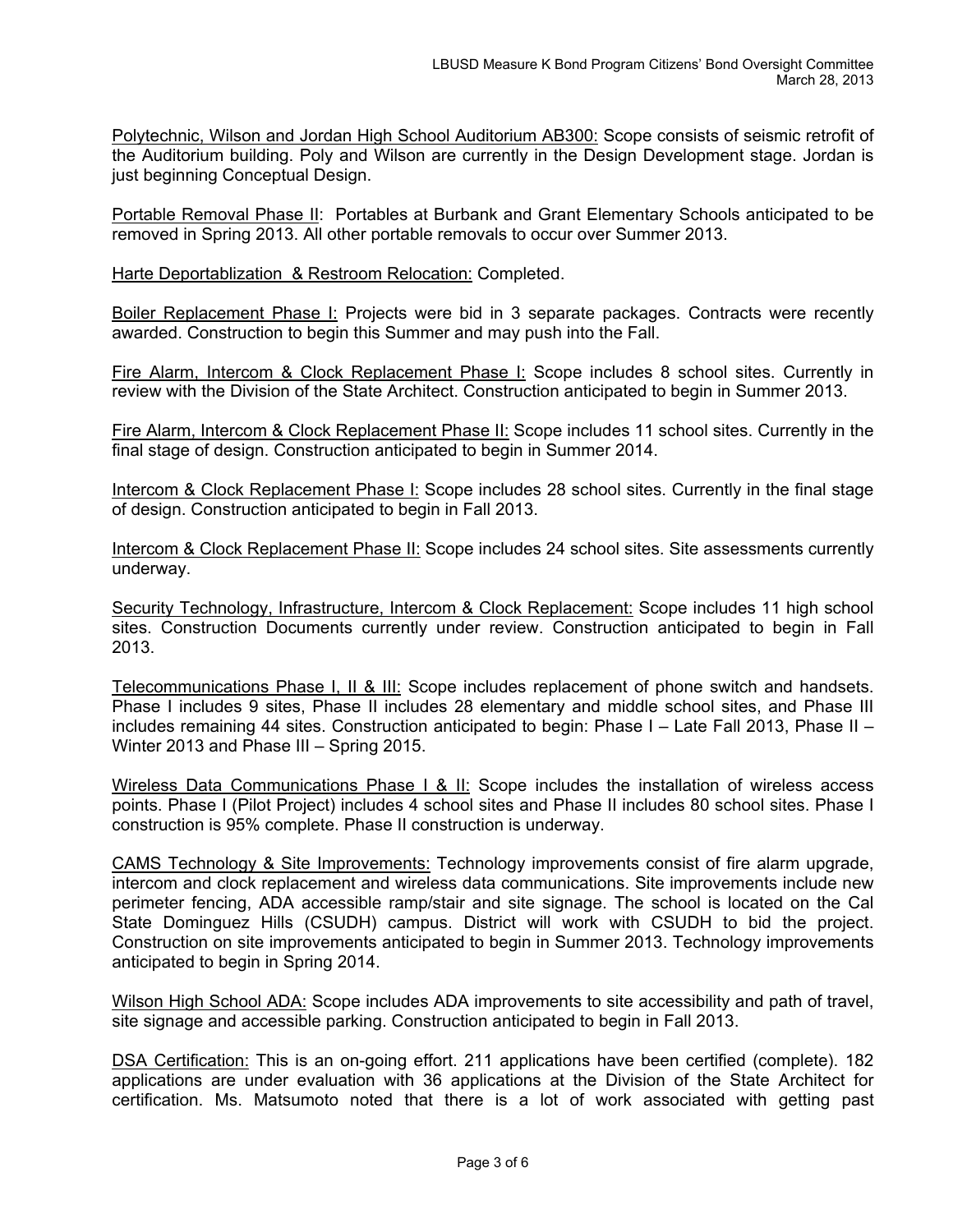applications certified. The work is critical to the program as these applications can inhibit new projects if they are not certified.

Polytechnic High School DSA Certification: Scope includes restroom renovations for ADA compliance and required post-inspection of manufactured elevators. Construction is currently underway on restroom work.

Chairperson Hilburn expressed appreciation for the program update, noting that the presentations are very complete and easy to follow.

Ms. Matsumoto stated that a schedule of work was distributed back in January 2013 that included over 400 activities to be completed over the next 3 years. The work is very much needed.

## **Quarterly Financial Update**

Mr. Doane noted an error in the Measure K Bond Funding bar chart graph on the Master Program Budget spreadsheet. An updated spreadsheet was handed out in the meeting to all attendees. Total dollars spent of Measure K Bond Funding was corrected to \$213,264,710 (18%).

Mr. Doane reviewed the Executive Summary as of March 26, 2013 and expenditures through January 31, 2013. Mr. Doane stated that there has been significant activity since the last quarter, including:

- State funding received for Ernest S. McBride High School resulted in a \$1.9 million adjustment. He explained state funding is not reflected until received due to the possibility that funds may not be received.
- Interest earnings for the last fiscal year were actually less than what was previously reported. This report reflects that reduction.
- Three new project budgets have been set up since the last report.
- \$6.9 million added to Newcomb K8 AB300/NewConstruction and \$1.4 million added to Fire Alarm, Intercom and Clock Phase 1. Mr. Doane explained that as new information becomes available and cost estimates updated, budgets are updated accordingly.
- Budget re-evaluation brought back \$4.6 million to the program from Nelson Middle School and McBride High School.

Mr. Doane re-capped the Measure K expenditures and noted that \$22.5 million has been spent since the last reporting period.

Chairperson Hilburn expressed great appreciation for the executive summaries noting that they have been invaluable over the years.

## **7. Old Business**

## **2012 COC Annual Report**

Chairperson Hilburn stated that she will present the 2012 COC Annual Report to the Board at the meeting of May 7, 2013. The meeting begins at 5:00pm. The annual report is on the agenda for around 6:00pm. She requested that the COC members attend so they may be recognized by the Board for their services.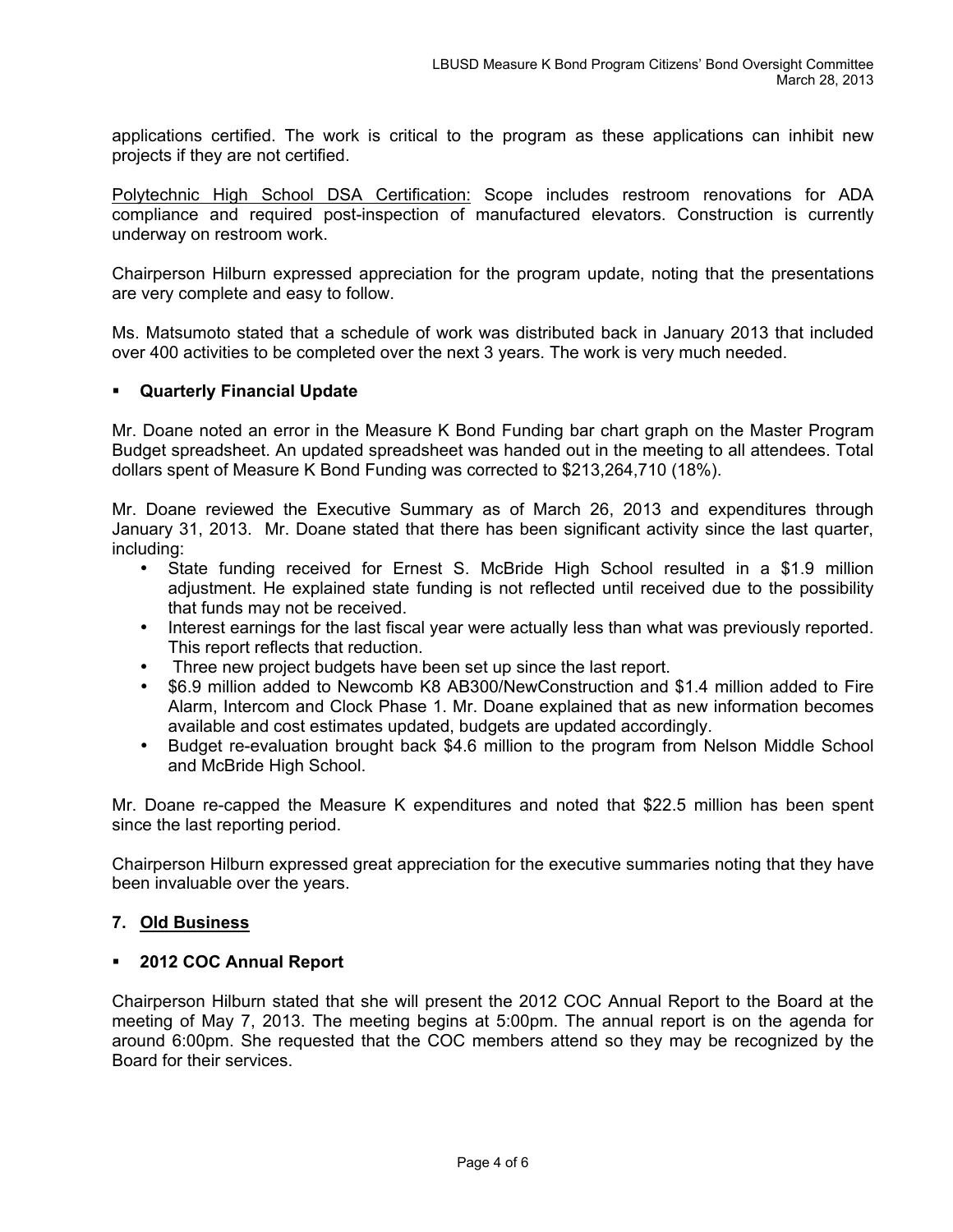Chairperson Hilburn stated that she met with Ms. Matsumoto and Mr. McGuckin last week to review the draft annual report. She further highlighted the items to be presented to the Board, including:

- COC election of Chair and explain the role of the COC
- Audit findings
- Expenditures by site and balance remaining
- Project status as of 12/31/12. Chairperson Hilburn will ask Member Noll to read the highlighted items for Nelson Middle School.
- Projects currently in Planning / Design
- Acknowledgement of 4 COC members who have termed out.
- End by thanking the Board and calling for any questions.

Member Morrison and Member Rossi confirmed they would be in attendance.

Chairperson Hilburn moved to accept the report as presented. Member Morrison seconded the motion and the motion passed.

## **8. New Business**

## **COC Member Recruitment**

Chairperson Hilburn (Senior Citizen representative) stated that her role has now come to an end along with Member Noll (Business representative), Member Hammond (Parent with a child in the District) and Member Ulaszewski (Community-at-large) who have termed out. She stated that she has talked to two individuals that could represent the senior citizens and one individual has been identified that could represent as a parent with a child in the District, but other candidates are needed.

Mr. McGuckin and Ms. Matsumoto reported that no applications have been submitted to date. Applications are due by April 26, 2013. The application is available online. Chairperson Hilburn added that the COC members can do their own recruiting as well.

Member Morrison stated that she had heard about someone applying but was eventually rejected. Chairperson Hilburn replied that the candidates must qualify for one of the categories open. Past COC members can re-apply 1 year after their previous term has expired.

## **9. Announcements**

.

Ms. Matsumoto expressed thanks and appreciation to all members of the committee for their service as it is very helpful to the overall program. She thanked Chairperson Hilburn for her 4 years of service and as chairperson for the last 3 years. Ms. Matsumoto handed out certificates of appreciation on behalf of the Superintendent to Chairperson Hilburn and the out-going members of the committee.

C. Matsumoto stated that she hopes to have the new COC members appointed at the May 21, 2013 Board meeting so that they may be in attendance for the next COC meeting. Training will be provided for new members. District's bond counsel will also be invited to the next COC meeting to review the COC By-Laws.